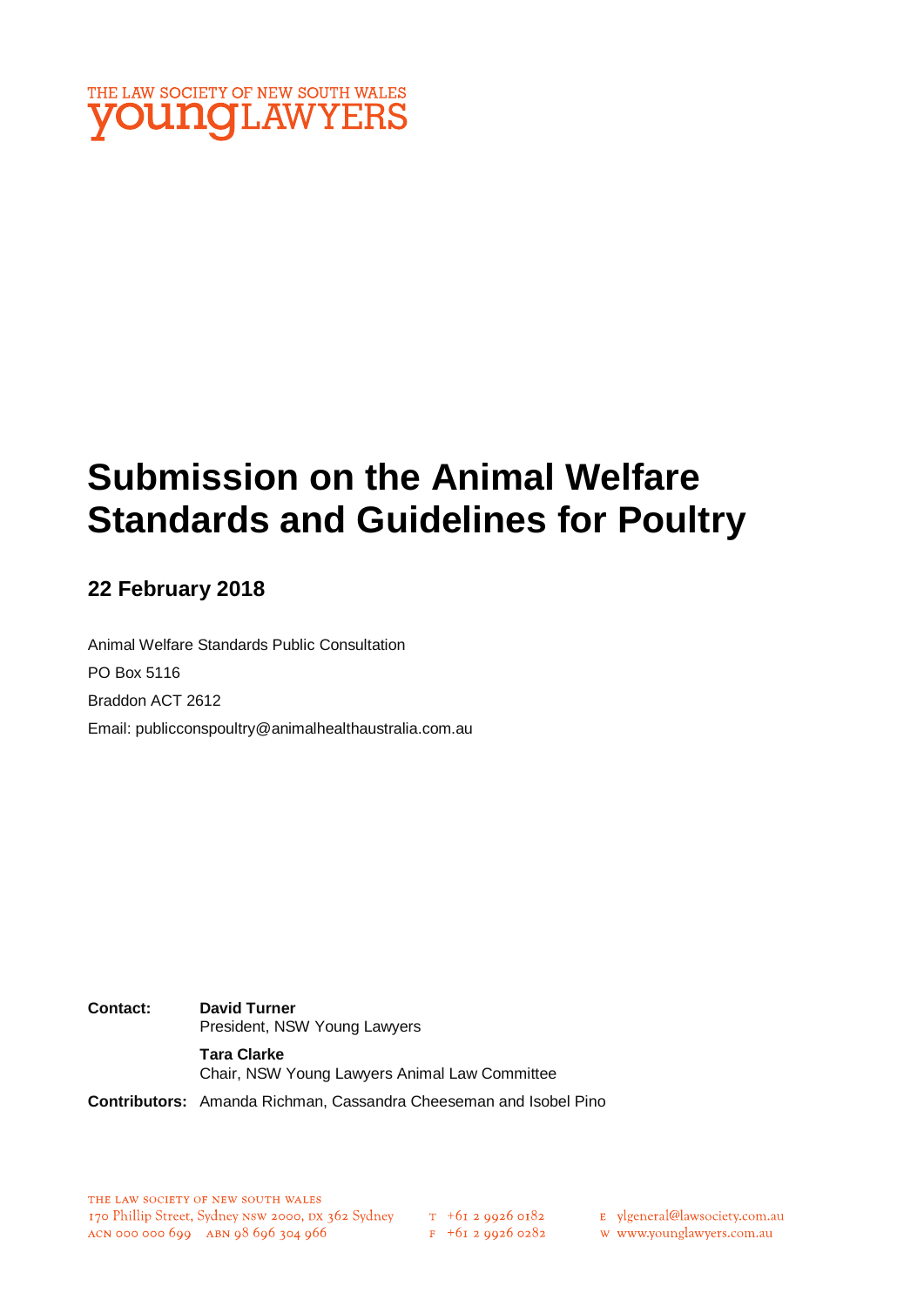#### THE LAW SOCIETY OF NEW SOUTH WALES **OUNCLAWYERS**

NSW Young Lawyers Animal Law Committee (**the Committee**) is grateful for the opportunity to make a submission to Animal Health Australia in relation to the Draft Australian Animal Welfare Standards and Guidelines for Poultry (**the Draft Standards**). The Committee considers it important that nationally-consistent and enforceable standards are in place to improve the welfare conditions of poultry used in food production in Australia.

### **NSW Young Lawyers**

NSW Young Lawyers is a division of The Law Society of New South Wales. NSW Young Lawyers supports practitioners in their professional and career development in numerous ways, including by encouraging active participation in its 15 separate committees, each dedicated to particular areas of practice. Membership is automatic for all NSW lawyers (solicitors and barristers) under 36 years and/or in their first five years of practice, as well as law students. NSW Young Lawyers currently has over 15,000 members.

The Committee comprises a group of over 400 members interested in animal welfare and laws regulating the treatment of animals. The Committee aims to raise awareness and provide education to the legal profession and wider community, while increasing understanding about the importance of protecting animals from cruelty, abuse and neglect. A common theme amongst Committee members is a passion and desire to use their legal skills and the law to help improve the lives of animals.

# **Summary of Recommendations**

Committee understands that the need for national, enforceable standards is recognised by both industry and animal protection groups. Accordingly, the Committee does not propose to elaborate on this point.

However, the Committee has serious concerns that:

- the Draft Standards will not ensure the welfare of poultry in Australia to an acceptable standard as they are intended to do; and
- the Regulatory Impact Statement (**RIS**) does not properly assess the costs and benefits of phasing out conventional or battery cages for laying hens.

The Committee addresses these points further in this submission.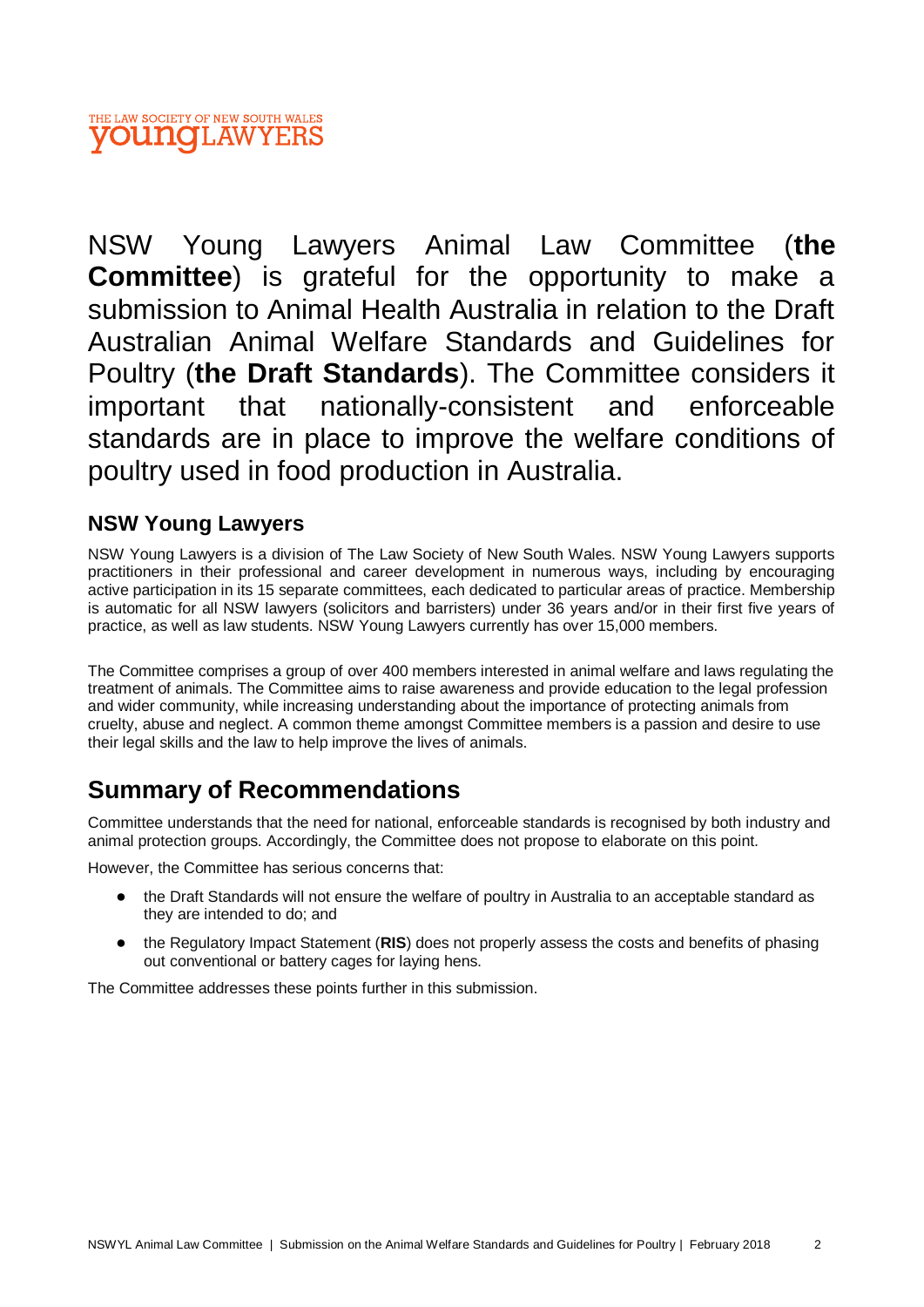

## **Standards development process**

One of the objectives of creating national and enforceable standards is to ensure community confidence in Australia's livestock industries. As recognised by the Australian Veterinary Association and the Australian Productivity Commission, industry's best defence against suggestions of animal cruelty is to demonstrate compliance with recognised, science-based, balanced and enforceable animal welfare standards.<sup>1</sup>

The Committee is concerned the following issues undermine the credibility of the Draft Standards as a bench-mark for animal welfare:

- documents obtained under a freedom of information request by the Animal Law Institute (a not-forprofit organisation) suggest that:
	- o members of the NSW Department of Primary Industries took part in meetings with poultry producers before the standards-writing process had begun to 'set the scene for SAG [stakeholder advisory group meetings] including 'what will be accepted / not accepted':<sup>2</sup>
	- $\circ$  industry representatives privately met with the independent chairman of the new standards committee prior to his appointment;
	- $\circ$  a veterinary officer for the NSW Department of Primary Industries suggested removing the requirement that birds have 'sufficient space to stand and stretch limbs' because 'you can't do this in a battery cage';
	- $\circ$  the two not-for-profit animal protection organisations, Animals Australia and the RSPCA, had to pay \$3000 each to cover the costs of considering extra policy options for hen-stocking densities<sup>3</sup>
	- $\circ$  the standards writing process was otherwise funded by industry-stakeholders and the NSW government gave precedence to the views of 'funding partners', including in relation to whether a full and independent review of scientific literature should be undertaken;<sup>4</sup>
	- $\circ$  the NSW government was not prepared to undertake a full and independent review of scientific literature.<sup>5</sup> This is particularly concerning given that the Commonwealth Government Productivity Commission final report 'Regulation of Australian Agriculture'

 $\overline{\phantom{a}}$ 

 $1$  Australian Veterinary Association submission to the Australian Productivity Commission inquiry into the regulation of Australian agriculture, as cited in Australian Productivity Commission, 'Regulation of Australian Agriculture', Report No 79, 15 November 2016, at 214.

 $2$  ABC, 'Allegations of backroom deals to keep battery hen eggs on the market', aired Thursday 21 Dec 2017.

 $3$  Professor Thomas Clarke, who heads the Corporate Governance Research Centre at the University of Technology Sydney has been reported as saying that the practice of stakeholders having to pay for policy considerations to be heard was 'worrying' and in his experience, not consistent with the practices of accountable government. On the above-mentioned ABC 7.30 report, Professor Thomas Clarke said of the process generally, 'It looks from all appearances as an act of systematic corruption which we thought we had banished from the government in Australia…': James Thomas and Alison Branley, 'Egg farmers accused of colluding with Government department to sabotage moves to outlaw battery hens', *ABC* (21 Dec 2017) at http://www.abc.net.au/news/2017-12-21/egg-farmers-accused-of-colluding-with-nsw-government/9229242.

<sup>&</sup>lt;sup>4</sup> James Thomas and Alison Branley, note 3.

<sup>&</sup>lt;sup>5</sup> James Thomas and Alison Branley, note 3.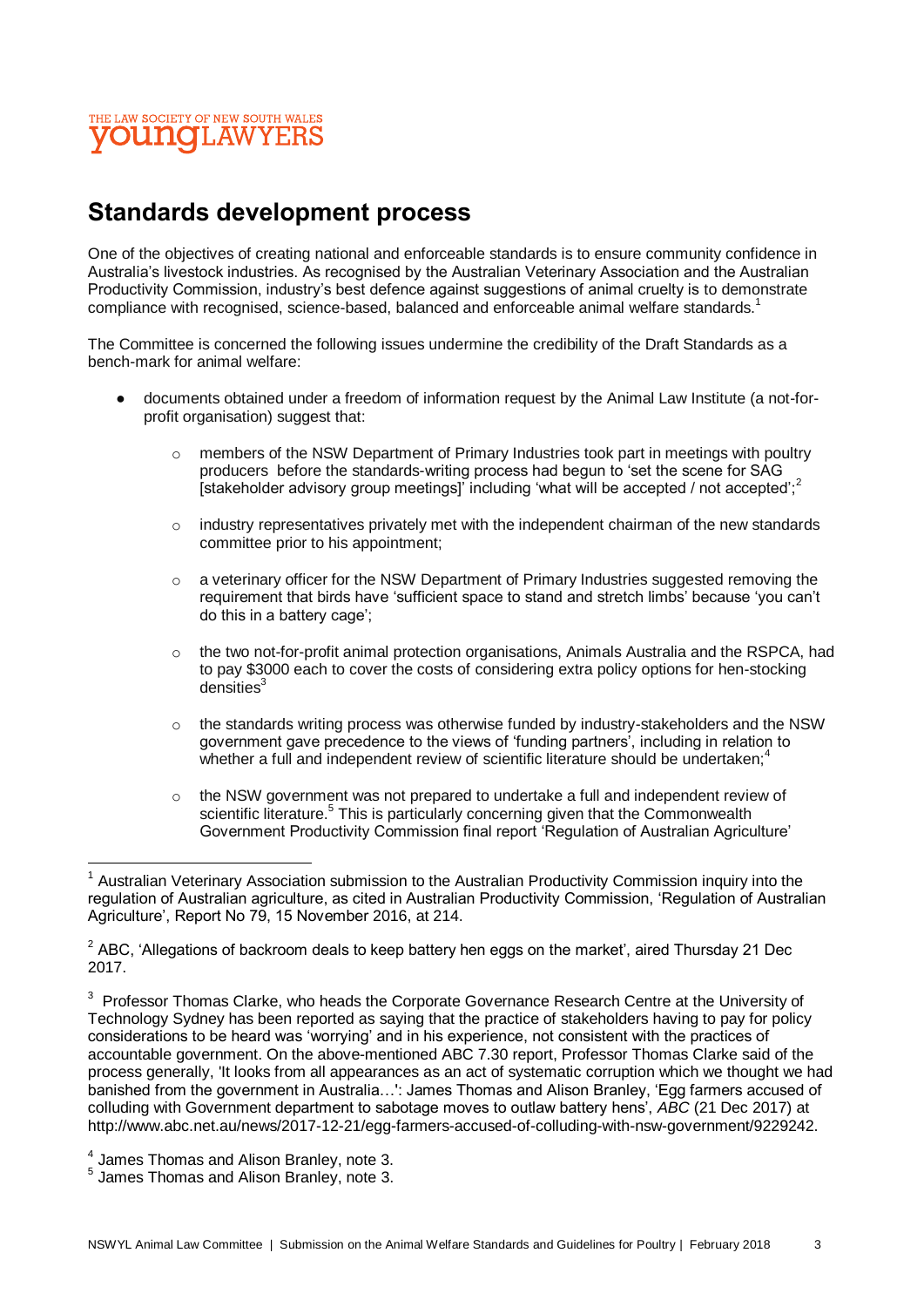

discussed potential bias in the scientific evidence used to inform animal welfare standards, codes and guidelines.<sup>6</sup> The Western Australian Government and the Victorian Government raised concerns about the fact the NSW government was not prepared to undertake an independent review of scientific literature, and the Victorian government subsequently conducted its own review. The Committee notes that the findings of the Victorian Government's review are not reflected in the Draft Standards or the RIS (as expanded on in subsequent sections of this submission); and

● the stakeholder advisory group comprises 18 organisations,14 of which are industry organisations and only two of which are animal protection organisations. This represents a significant imbalance of views influencing the development of the Draft Standards, a concern which has been raised by the Australian Productivity Commission but apparently not addressed.

As recognised in the RIS and by the Australian Government Productivity Commission, animal welfare and production / profitability do not always go hand-in-hand.<sup>7</sup> It is possible to have a productive animal that is in a poor state of welfare.<sup>8</sup> Further, some welfare measures come at a cost for producers with little or no offsetting gains to the business,  $9$  meaning there can be insufficient economic incentive for a poultry farm to reduce risks to welfare.<sup>10</sup> Given it is arguable that producers have this inherent conflict of interest, the Committee considers it is important that the NSW government implement checks and balances to ensure industry does not have a disproportionate level of influence and control over the process of revising the Draft Standards going forward.

# **The Draft Standards and the RIS**

The Committee is concerned that the limitations in the standard-setting process discussed above have been reflected in the RIS, and as a result, some aspects of the RIS appear to reflect an industry-friendly view rather than an objective view. Given the RIS is an integral part of the public consultation process; the Committee is concerned this could skew the results of that process. For example:

● the RIS states that 'cruelty and other unlawful practices can already be prosecuted under cruelty and other offence provisions of animal welfare legislation'.<sup>11</sup> The Committee is concerned that this does not present a complete picture of the applicable legislative framework. For example, despite the preceding extract of the RIS, the RIS does not mention that animals used in agriculture generally do not benefit from animal welfare legislation, because significant exemptions exist for the treatment of

 $\overline{\phantom{a}}$ 

 $9$  Australian Productivity Commission, note 1, p 204.

 $10$  RIS, p 45-47. This is particularly the case given existing confusion around welfare labelling which makes it is difficult for producers who adopt higher welfare measures to distinguish themselves in the market and sell their products at a premium. For example, as of 18 April 2018, producers who stock hens at densities of up to 10,000 birds per hectare can sell their eggs as 'free range' (Australian Consumer Law (Free Range Egg Labelling) Information Standard 2017). This means that producers who stock hens at 1500 birds per hectare (which is the maximum stocking density allowed by many private free-range accreditors) and do not engage in practices such as routine beak trimming, are considered by consumers to be in the same welfare category as producers who stock their birds at densities of 10,000 birds per hectare and engage in practices such as routine beak trimming, notwithstanding the very different costs of production and welfare outcomes.

 $11$  RIS, p 29.

 $6$  Australian Productivity Commission, note 1, p 225.

 $<sup>7</sup>$  Australian Productivity Commission, note 1, p 203.</sup>

 $8$  RIS, pp 45-47.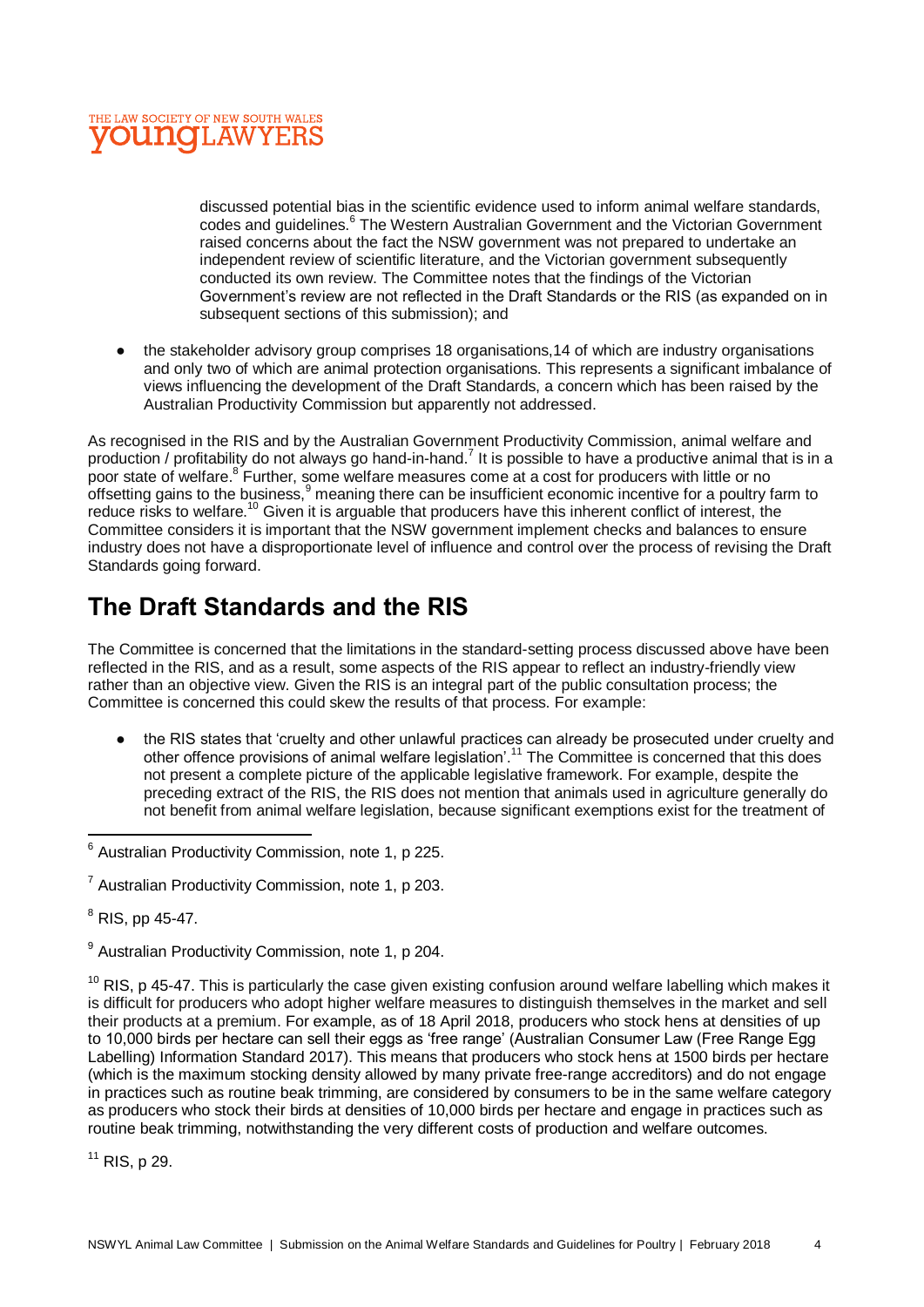

farm animals. Under most anti-cruelty statutes, compliance with an industry guideline (including codes of practice that the RIS recognises to be inadequate) may operate as a defence or exception from a cruelty prosecution. For example, in NSW compliance with the 'Model Code of Practice for the Welfare of Animals – Domestic Poultry' is sufficient to meet producers' obligations under the Prevention of Cruelty to Animals Act 1979 (NSW);<sup>12</sup>

- the RIS suggests that animal welfare concerns do not arise at a systematic level, and to the extent practices need to be changed, these are only practices engaged in by a minority of producers or by roque operators.<sup>13</sup> The Committee questions the accuracy of this suggestion being made in the RIS in circumstances where most of the welfare concerns raised by RSPCA Australia and Animals Australia in their dissenting report are in relation to practices which are widespread in the industry (for example, the use of conventional or battery cages and the circumstances in which and the methods by which beak trimming can be performed); $14$  and
- one of the purposes of the RIS is to compare and contrast the costs and benefits of Options A to G. The Committee is concerned that the RIS does not include a fair comparison of the costs and benefits, and this could skew the results of the public consultation. Further detail on this issue is provided below in response to 'Public consultation question 1'.

The Committee is also concerned that the limitations in the standard-setting process discussed above have resulted in Draft Standards which do not adequately address animal welfare concerns. Further detail on this issue is provided below in response to Public Consultation question 10.

#### **Public consultation question 1: Do you agree with the above summary list of the advantages and disadvantages of layer hen farming systems? Do you think that any advantages or disadvantages are missing from this list? If so, please include them in your written submission.**

The Committee is concerned the RIS does not provide an accurate assessment of the advantages and disadvantages of the different layer hen farming systems. The Committee considers that the following are significant limitations in the RIS:

- The RIS does not recognise the following disadvantages associated with conventional or battery cage systems:
	- o **Increased risk of diseases linked to a sedentary lifestyle.** The RIS states that the caged farming system has the lowest incidence of disease due to a high level of biosecurity and ease of system control. While this may be accurate in relation to some infectious diseases, in the Committee's view, this is not a fair representation of the advantages and disadvantages of caged systems. The RIS does not recognise the fact that caged farming systems increase the risk of certain non-infectious diseases. For example, according to the scientific literature review commissioned by the Victorian government, caged systems result in increased risk of haemorrhagic fatty liver syndrome, as the hens cannot exercise as a method for excess energy loss.<sup>15</sup> Caged systems also increase the risk of bone disorder and

 $\overline{a}$ <sup>12</sup> Primary Industries Standing Committee Model Code of Practice for the Welfare of Animals, Domestic Poultry 4th Edition, http://www.publish. csiro.au/Books/download.cfm?ID=3451.

 $13$  RIS, pp 31 and 51.

 $14$  RIS, pp 25-26.

<sup>&</sup>lt;sup>15</sup> Agriculture Victoria, Farmed Bird Welfare Science Review (October 2017) p 38.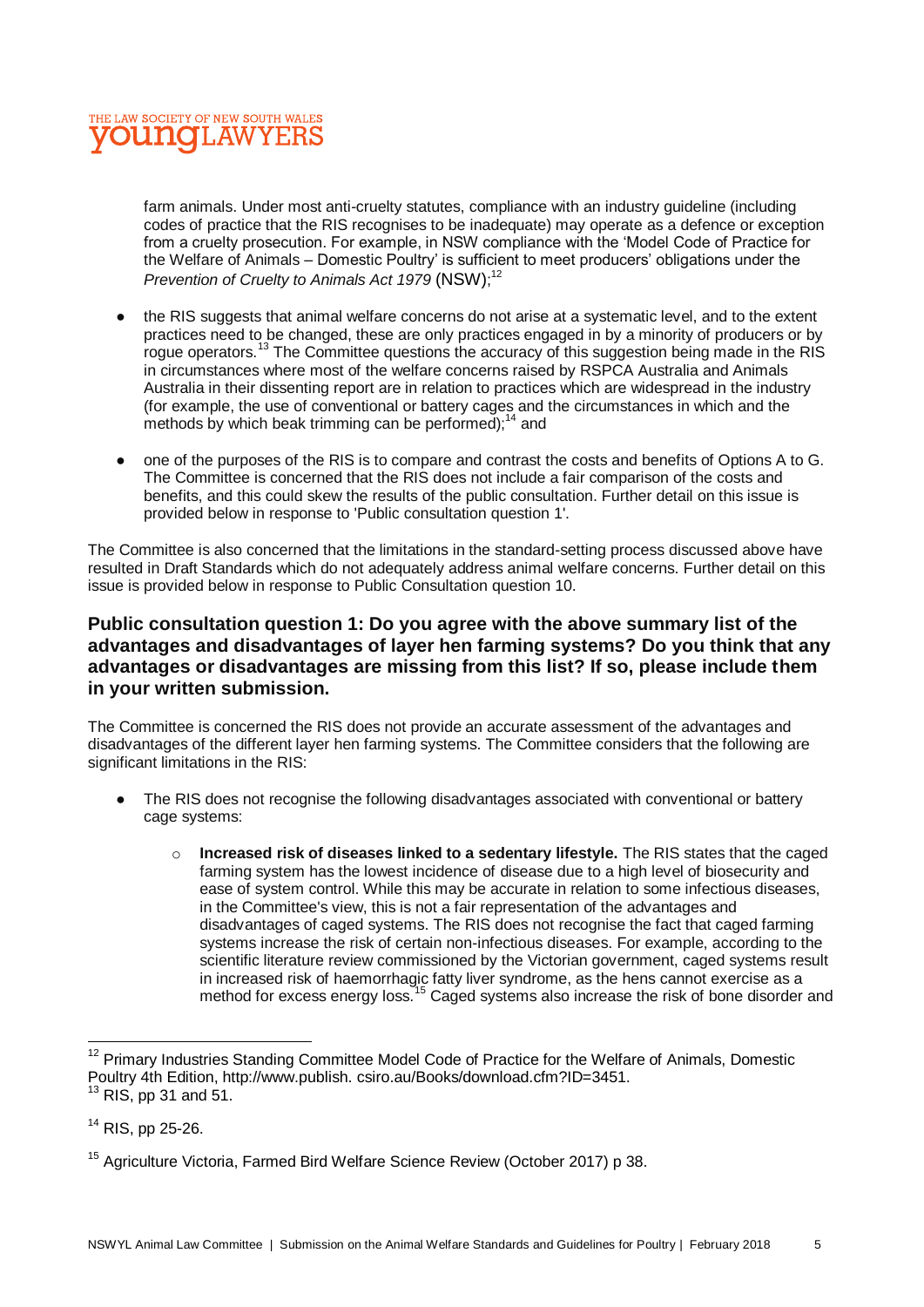osteoporosis because restrictions of movement are particularly severe.<sup>16</sup> The RIS does reference 'a greater risk of leg weakness and bone fractures … in conventional cages than in other systems'<sup>17</sup> but does not include the fact that these issues can result in total lameness, paralysis, collapse and death. $^{18}$ 

- o **Increased risk of fractures during depopulation.** During depopulation, birds are caught manually by their legs and, in cage systems, pulled through cage fronts before being carried by the legs in groups and placed rapidly into transport crates or modules. The considerably reduced bone strength of caged birds makes them more susceptible to sustaining fractures in their legs and wings during this process. Research has found that fractures at depopulation are nearly five times more common in hens from conventional cages than from other systems.<sup>1</sup>
- o **Increased risk of abrasion and consequent feather loss.** Hens in conventional and furnished cages experience worse overall feather cover on the wings and belly due to abrasion against the sides of the cages.<sup>20</sup> The RIS does not address this risk, while emphasising the risk of feather loss due to pecking in other layer hen farming systems. The Committee is concerned this omission inaccurately represents the advantages and disadvantages of different housing systems with regard to feather loss, particularly because contemporary research suggests feather loss in cage systems is significantly greater than in free-range hens (24.7% of hens in conventional cage systems experienced feather loss compared to 15.5% of free-range hens). $21$
- o **The extent of restriction on movement.** While the RIS acknowledges in the summary table that 'conventional cages provide the lowest freedom to express innate behaviours<sup>'22</sup> this description severely understates this 'disadvantage'. At the high stocking rates and small cage sizes typical of a conventional cage, hens are effectively prevented from performing even simple locomotor and comfort movements.<sup>23</sup>
- The RIS does not provide any comparison between conventional / battery cages and enriched / furnished cages in the summary table. The Committee considers this is a significant omission in circumstances where one of the options for consideration is the phase-out of conventional cages. Enriched or furnished cages have the following animal welfare advantages over conventional or battery cages:
	- $\circ$  Lower mortality rate;<sup>24</sup>

- <sup>18</sup> Agriculture Victoria, note 15, pp 29 to 30.
- <sup>19</sup> Agriculture Victoria, note 15, p 31,
- <sup>20</sup> Agriculture Victoria, note 15, p 35.
- <sup>21</sup> Agriculture Victoria, note 15, p 35.
- $22$  RIS p 34.
- $23$  Agriculture Victoria, note 15, p 46.
- $24$  Agriculture Victoria, note 15, pp 26-28.

 $\overline{a}$  $16$  Agriculture Victoria, note 15, pp 29 to 31.

 $17$  RIS p 34.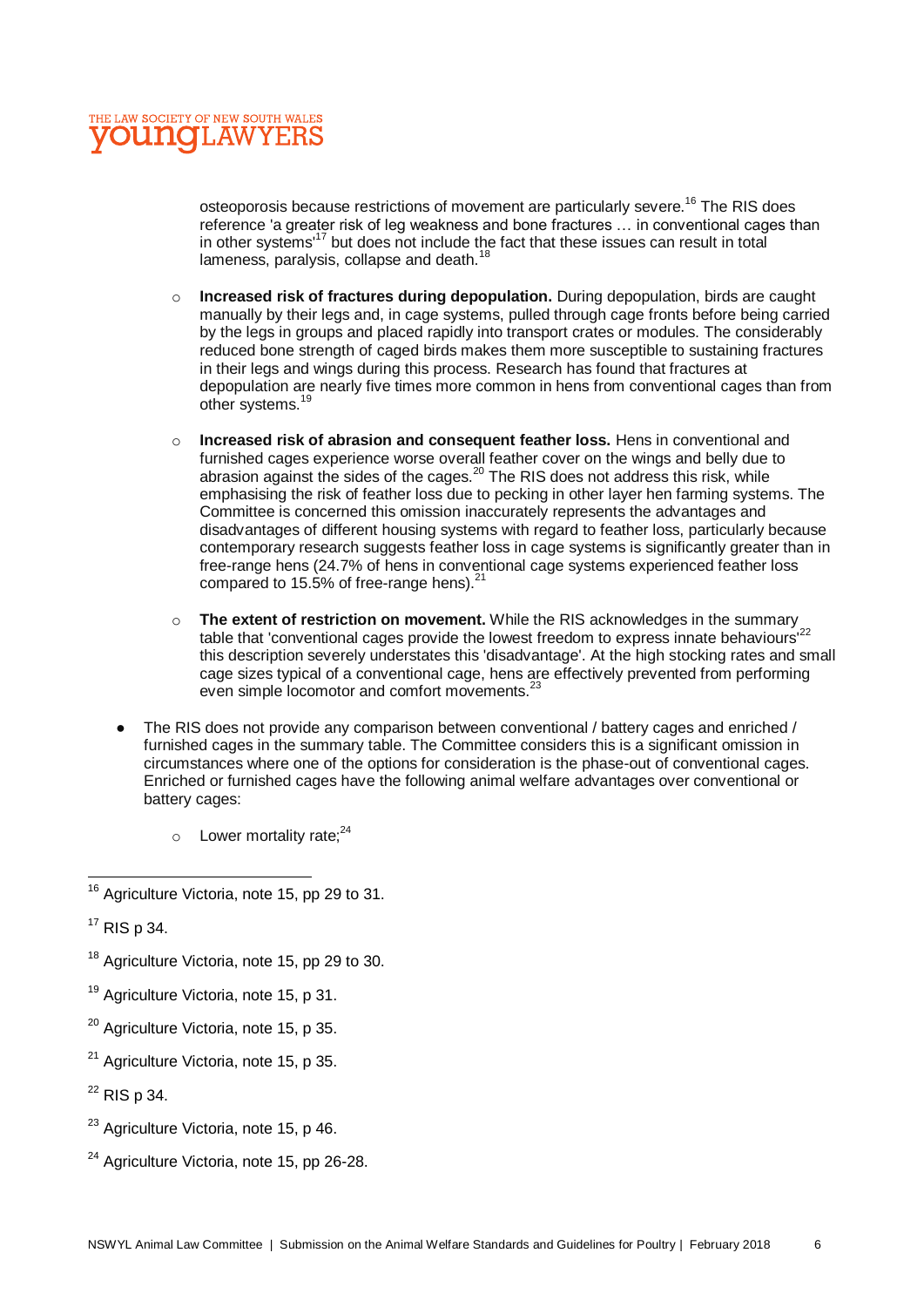

- o Increased bone strength; $^{25}$
- $\circ$  Reduced vent wounds:  $26$
- $\circ$  Less susceptible to elongated and damages claws;<sup>27</sup>
- $\circ$  Less susceptible to foot damage and compromised gait sores:  $^{28}$
- $\circ$  Reduced levels of stress, improved measures of immune function and stress resilience:<sup>29</sup>
- $\circ$  Greater ability to perform behavioural activities (walking, preening, nesting, scratching, perching and social behaviour);<sup>30</sup>
- $\circ$  Lower levels of aggression;<sup>31</sup> and
- $\circ$  Potentially reduced levels of fear.<sup>32</sup>

In the Committee's view, these should have been included in the summary list of advantages and disadvantages. Meanwhile, the advantages that the RIS associates with caged-systems are equally attributable to furnished cages.

● In addition, the Committee is concerned that the RIS does not distinguish between different free range systems. The term free range covers a range of production facilities, from facilities where birds are stocked at densities of below 1500 birds per hectare to facilities with stocking densities of 10,000 birds per hectare (under the National Information Standard which comes into effect on 26 April 2018). The breadth of the variability of 'free range' production systems means it is not possible to provide an accurate comparison of advantages and disadvantages between free range and other housing systems. Some of the disadvantages listed in relation to free range systems may not apply to all free range producers. Well managed and designed free range systems can produce significantly lower low-mortality outcomes.<sup>33</sup> In addition, incidences of injurious pecking may be minimal in housing systems with low stocking densities and where birds use the range,<sup>34</sup> or where beneficial management strategies are adopted to reduce injurious pecking (e.g. the provision of foraging materials).<sup>35</sup>

 $\overline{\phantom{a}}$ 

<sup>26</sup> Agriculture Victoria, note 15, p 35.

- <sup>28</sup> Agriculture Victoria, note 15, p 38.
- $29$  Agriculture Victoria, note 15, p 41.
- <sup>30</sup> Agriculture Victoria, note 15, p 46.
- $31$  Agriculture Victoria, note 15, p 46.
- $32$  Agriculture Victoria, note 15, p 50.
- <sup>33</sup> Agriculture Victoria, note 15, p 30.
- <sup>34</sup> Agriculture Victoria, note 15, p 35.
- <sup>35</sup> Agriculture Victoria, note 15, p 35-6.

<sup>&</sup>lt;sup>25</sup> Agriculture Victoria, note 15, p 32.

<sup>&</sup>lt;sup>27</sup> Agriculture Victoria, note 15, p 37.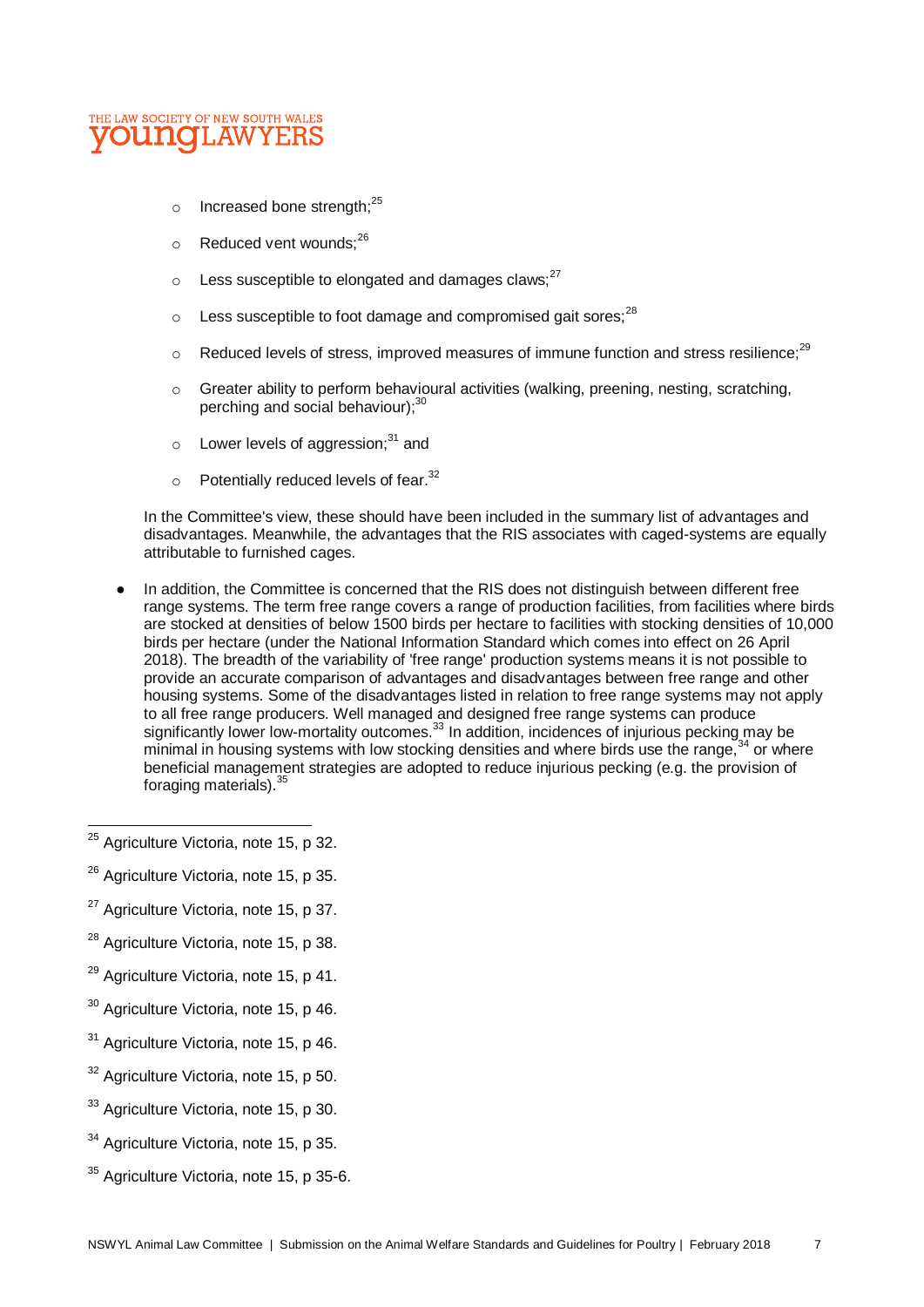#### THE LAW SOCIETY OF NEW SOUTH WALES **VOUNCLAWYERS**

#### **Public consultation question 10: Do you think that the proposed national standards under Option C reflect community values and expectations regarding the acceptable treatment of poultry?**

In the Committee's view, the Draft Standards do not reflect community values and expectations regarding the acceptable treatment of poultry. The Draft Standards allow the continuation of the following practices which, in the Committee's view, the Australian public would not consider acceptable if they were aware of them:

- **The continued use of conventional or battery cages.** As set out above, there are numerous welfare issues associated with conventional or battery cages and the research undertaken by the Victorian government suggests that any welfare advantages associated with conventional or battery cages can be achieved with enriched or furnished cages. The Committee notes that conventional cages have been banned or are being phased out in Europe, New Zealand, Canada and certain states in the United States (California, Michigan and Oregon).<sup>36</sup>
- **The continued use of beak-trimming (including non-infrared beak-trimming)** coupled with a lack of any requirement to adopt less intrusive management methods to reduce incidences of pecking. The research undertaken by the Victorian government suggests that beak-trimming can have the following negative effects on bird welfare:
	- $\circ$  the experience of pain during the procedure;  $37$
	- o the possibility of ongoing pain (if too much of the beak is removed) caused by nerve swellings (neuromas) which can last into adulthood:<sup>38</sup>
	- $\circ$  the deprivation of important sensory feedback from beaks;<sup>39</sup>
	- o compromising effective preening. This can result in an increase in both lice and mite infestations:<sup>4</sup>
	- $\circ$  interrupting the birds' magnetic sense (which may impact their ability to orient and navigate in non-cage systems);<sup>4</sup>
	- $\circ$  reduced body weight growth and reduced feed intake;  $42$
	- $\circ$  increased adrenocorticotropic hormone levels in the blood;<sup>43</sup> and

- <sup>40</sup> Agriculture Victoria, note 15, p 39.
- <sup>41</sup> Agriculture Victoria, note 15, p 52.
- <sup>42</sup> Agriculture Victoria, note 15, p 165.
- <sup>43</sup> Agriculture Victoria, note 15, p 55.

 $\overline{a}$ <sup>36</sup> Agriculture Victoria, note 15, p 21.

 $37$  Agriculture Victoria, note 15, pp 55 and 166

 $38$  Agriculture Victoria, note 15, p 55.

<sup>&</sup>lt;sup>39</sup> Agriculture Victoria, note 15, p 166.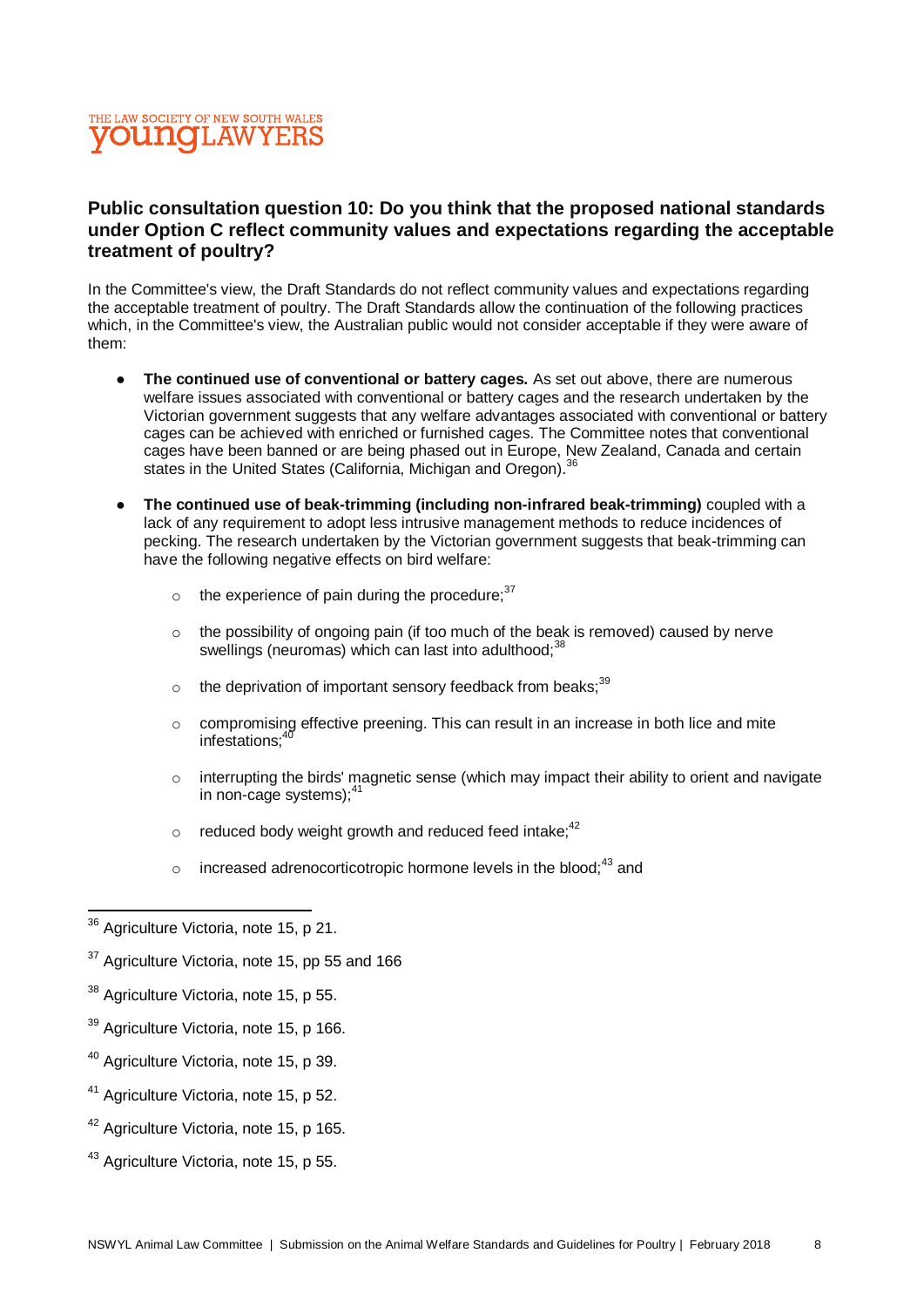

 $\circ$  altered immune functions.<sup>44</sup>

The research undertaken by the Victorian government also found hot blade beak-trimming was associated with greater animal welfare concerns (including more incidences of abnormalities and increased risk of nerve sensitisation and neuroma formation).<sup>45</sup> However the Draft Standards themselves do not prohibit the use of hot blade beak-trimming in favour of infrared methods (this is relegated to the guidelines).

● **The continued use of breeds with inherent genetic disorders.** The Victorian government's research suggested there are serious welfare issues for broiler chickens, primarily because of breeding selection practices:

> The main causes of mortality in older broilers remain metabolic disease and (culling due to) severe lameness; both are a consequence of genetic selection for an excessive mass and unnatural body morphology, and both can, consequently, be selected against.<sup>46</sup>

…

When broiler breeders are fed *ad libitum* they become overweight which has negative consequences for their health (including a risk of premature death). To counteract this they are subjected to severe feed restriction (especially during the rearing phase, before the birds become sexually mature). This feed restriction leads to chronic hunger, stereotypic behaviour, aggression and injurious pecking, and has clear negative effects upon broiler breeder welfare.<sup>47</sup>

The Victorian government report concluded that to reduce these significant welfare concerns, the 'selection of birds requiring less feed restriction as future breeders should be a priority, even if this may involve a compromise in growth rate'.<sup>48</sup>

Similar genetic issues are prevalent for turkeys. The Victorian government's research found:

Turkeys have been the subject of intense selection pressure. Rapid growth rates, disproportionate accumulation of breast tissue and heavy ultimate slaughter weights can lead to musculoskeletal problems and a range of developmental disorders. These can greatly reduce turkey welfare due to associated lameness, pain, increased susceptibility to fracture, inactivity and compromised behaviour. The use of strains with lower growth rates and improved musculoskeletal health outcomes will help to ensure good welfare.<sup>4</sup>

The Draft Standards do not include any reference to appropriate bird / strain selection and so allow the continued use of breeds with inherent genetic disorders and consequent animal welfare issues.

 $\overline{\phantom{a}}$ 

- <sup>47</sup> Agriculture Victoria, note 15, p 166.
- <sup>48</sup> Agriculture Victoria, note 15, p 166.
- <sup>49</sup> Agriculture Victoria, note 15, p 208.

<sup>&</sup>lt;sup>44</sup> Agriculture Victoria, note 15, p 55.

<sup>&</sup>lt;sup>45</sup> Agriculture Victoria, note 15, p 55.

<sup>46</sup> Agriculture Victoria, note 15, p 126.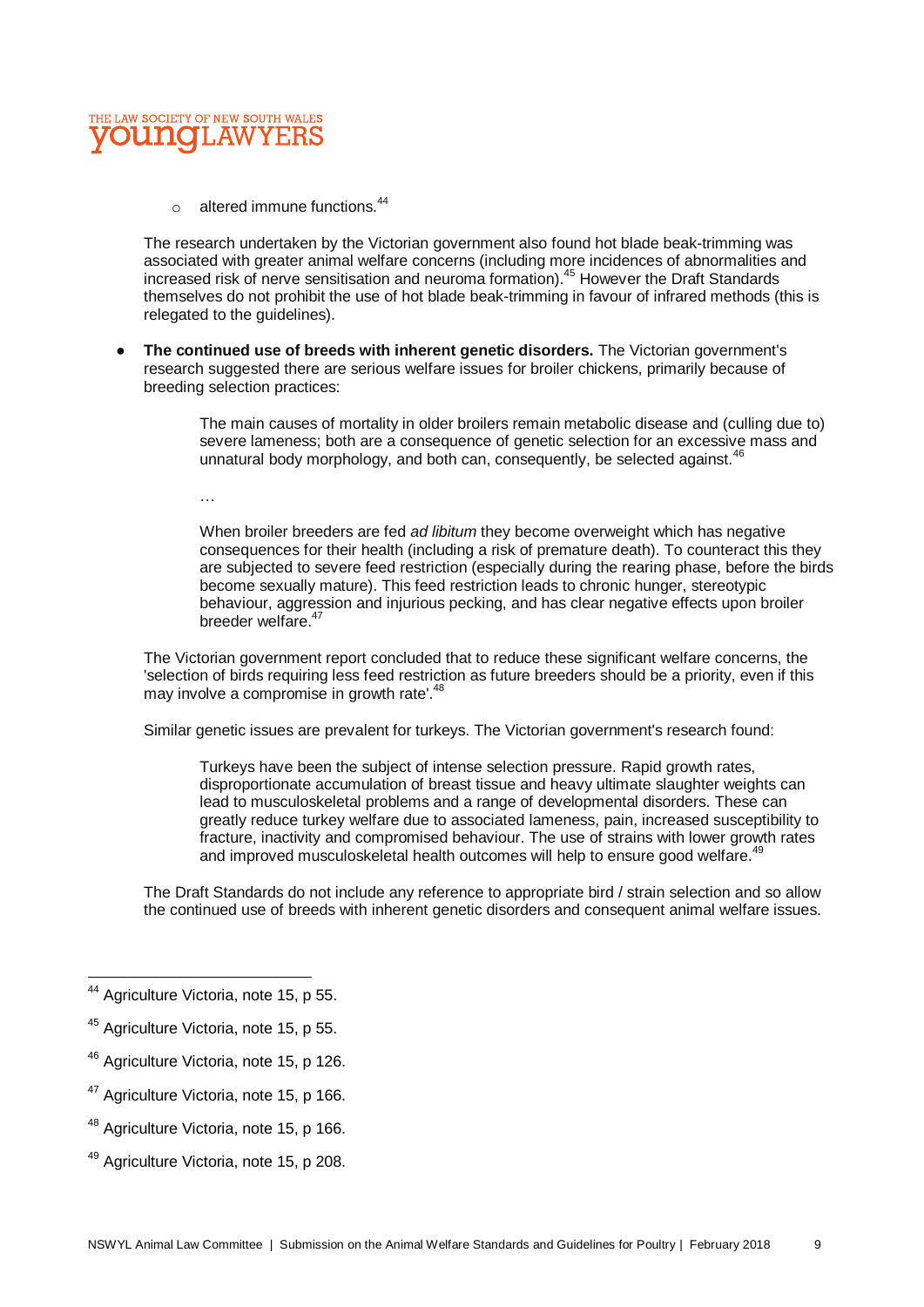#### THE LAW SOCIETY OF NEW SOUTH WALES **OUNCLAWYERS**

- The continued use of routine mutilations, which could be addressed through more **appropriate breeding programs and environmental enrichment.** The Victorian report found that mating aggressiveness (which can involve forced copulation and over-mating and can leave females wounded and fearful of males) appears to have genetic origins and could be targeted in breeding programs, instead of routine mutilations.<sup>50</sup> Further, the Victorian government found limited evidence to support the use of mutilations such as toe and spur removal.<sup>51</sup> The Draft Standards do not include any reference to appropriate bird selection and allow the continued use of toe and spur removal. Accordingly, the Draft Standards do not encourage breeders to adopt less invasive management practices and phase out routine mutilations.
- **The continued deprivation of water for ducks.** Deprivation of water is one of the biggest welfare concerns in intensive duck farming. Ducks are naturally aquatic animals and require access to water for several reasons including to take the pressure off their naturally weak leg and thigh joints.<sup>52</sup> When ducks are deprived of water, they must hold their entire body weight on their legs. As a result, ducks can suffer from lameness, dislocated joints, broken bones and splay legs.<sup>53</sup> The Draft Standards do not address this issue. The Draft Standards only require that ducks be provided with facilities that allow them to dip their heads under water or with misters/showers that allow ducks to wet preen and to clean their eyes and nostrils.<sup>54</sup>

In addition, the Victorian report prescribes several practices and measures to ensure improved animal welfare such as certain housing conditions, lighting conditions and the provision of environmental enrichment, which vary by species. The Committee is concerned that many of these recommendations are not reflected in the Draft Standards.

#### **Public consultation question 12: Do you believe that the net benefits to poultry welfare likely to be achieved with a 10 and 20-year phase out of conventional cages under Option D, are justified? Would the combination of costs and benefits under variations of Option D be preferable to other options, either as a stand-alone option or in combination with other options?**

In the Committee's view, the net benefits to poultry welfare likely to be achieved under Option D are justified. As stated above, the Committee is concerned that the summary of 'positive and negative' welfare impacts of Option D (set out in Table 27 of the RIS) is inaccurate as it compares the costs and benefits of caged and non-cage systems rather than the costs and benefits of conventional and furnished cage systems. The Committee is concerned that this could skew the results of this public consultation.

The research conducted by the Victorian government concluded:

The conventional cage system prevents birds from performing basic movements essential for good health (walking, wing stretching) and denies birds the possibility of expressing their behavioural

<sup>52</sup> The Humane Society of the United States, 'An HSUS Report: The Welfare of Animals in the Duck Industry' <http://www.humanesociety.org/assets/pdfs/farm/hsus-the-welfare-of-animals-in-the-duck-industry.pdf>; Animal Liberation, Like a duck out of water: an expose of the Australian duck industry (October 2013) 7 <http://www.aussieducks.com.au/documents/Duck\_Report.pdf>.

<sup>53</sup> The Humane Society of the United States, note 52.

<sup>54</sup> Draft Standard SB4.4.

 $\overline{a}$ 

 $50$  Agriculture Victoria, note 15, p 167.

<sup>&</sup>lt;sup>51</sup> Agriculture Victoria, note 15, p 167.